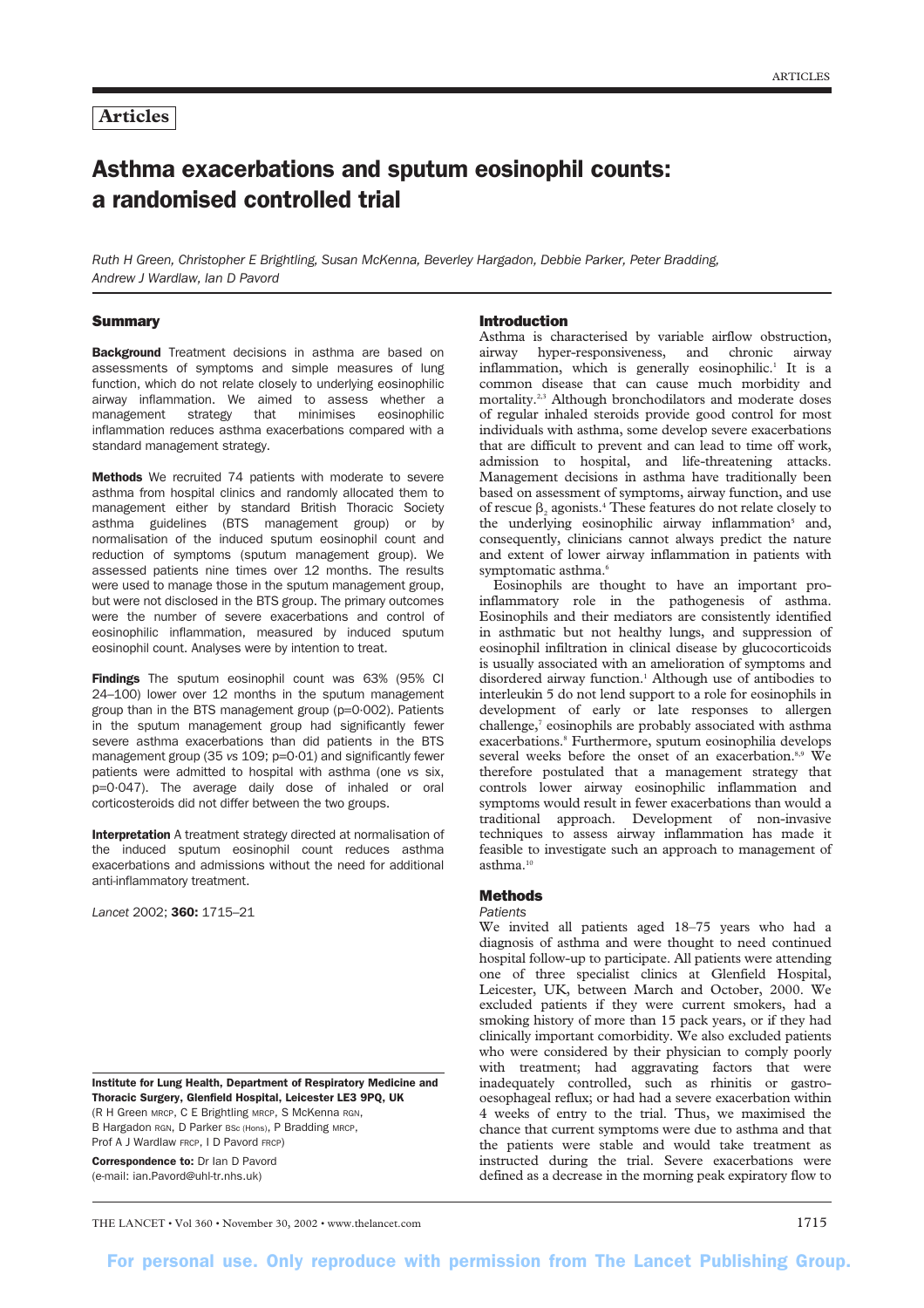more than 30% below the baseline value on 2 or more consecutive days, or deterioration in symptoms needing treatment with oral corticosteroids.11 All patients had symptoms consistent with a diagnosis of asthma and one or more of: a greater than 15% increase in forced expiratory volume (FEV<sub>1</sub>) after 200  $\mu$ g inhaled salbutamol; more than 20% variability in peak expiratory flow within a day, assessed twice daily over 2 weeks; or a concentration of methacholine causing a  $20\%$  fall in FEV<sub>1</sub> (methacholine  $PC_{20}$ ) of less than 8 g/L. The study was approved by the local research ethics committee and all patients gave written informed consent.

## *Procedures*

After recruitment, we recorded baseline characteristics, and patients then underwent a 2 week run-in period during which they were maintained on their usual treatment. For baseline measurements, we used symptom scores, peakflow measurements, and use of rescue treatment during the final week of the run-in period. If during the run-in period they had nocturnal wakening, daytime symptoms on 4 or more days, or a peak expiratory flow of less than 80% of that predicted on 2 or more consecutive days, then the patients had a further 2 week run-in period during which, to maximise their asthma control, they received 30 mg oral prednisolone a day in addition to their usual treatment. In these patients, the second week of this run-in period was then used as baseline. At the end of the run-in period, we randomly allocated patients to either management by a modified version of the British Thoracic Society guidelines<sup>4</sup> (BTS management group) or management with reference to the induced sputum eosinophil count (sputum management group). Randomisation was done by an independent individual (CEB) with the method of minimisation, $12$  and was stratified by the number of rescue courses of oral corticosteroids used in the previous 12 months, the baseline induced sputum eosinophil count, and the baseline methacholine  $PC_{20}$ .

Patients were followed up for 12 months after randomisation, with one visit a month for the first 4 months and one visit every 2 months thereafter. Decisions about asthma control were made per protocol by investigators who were unaware of the patients' randomisation status (SM, BH), and management decisions were made by an independent physician who was unaware of the sputum eosinophil count in the BTS management group (RHG) and of the clinical control in the sputum management group (IDP). Neither the patients nor their physicians were aware of their management groups and neither had any knowledge of treatment protocols. All patients underwent identical investigations and were contacted 3–5 days after the clinic visits with treatment instructions. Patients and their physicians were encouraged to treat asthma exacerbations in the standard way as per the British Thoracic Society asthma guidelines and patients were issued with individualised self-management plans.<sup>4</sup> At the end of the study, patients were asked to record which group they thought they had been randomised into as an assessment of the success of blinding. Follow-up was completed in October, 2001.

In the BTS management group, treatment decisions were based on traditional assessments of symptoms, peak expiratory flow, and use of  $\beta_2$  agonists. We compared asthma control with baseline at every visit. Asthma control was deemed inadequate and a decision to increase treatment was made if an asthma exacerbation had arisen since the previous visit; daytime or night-time symptom scores were on average 0.5 points greater than baseline; use of rescue  $\beta_2$  agonists was more than 0.5 puffs per day greater than baseline; or if the peak expiratory flow was less than 80% of baseline personal best on 2 or more consecutive days. If asthma control was stable for 2 months or longer, we reduced the patients' treatment. Changes to treatment were based on current BTS guidelines modified in the following way: as required  $\beta_2$  agonists only; addition of low-dose inhaled corticosteroid  $(\leq 800 \mu g)$  beclometasone or equivalent per day); low-dose inhaled corticosteroid with long-acting  $\beta_2$  agonist; high-dose inhaled corticosteroid (>800 µg beclometasone or equivalent) plus long-acting  $\beta_2$  agonist; high-dose inhaled corticosteroid plus additional treatment was given in the following sequence: leukotriene antagonist, theophylline, nebulised bronchodilators; addition of regular oral prednisolone. Long-acting  $\beta_2$ agonists, theophylline, and leukotriene antagonists were discontinued if the patient had no objective evidence of improvement after at least 1 month of treatment.

In the sputum management group, decisions about anti-inflammatory treatment were made in accordance with an algorithm based on maintenance of a sputum eosinophil count at below 3% with a minimum dose of antiinflammatory treatment. We chose 3% because we have previously shown that this count identifies individuals with corticosteroid-responsive asthma.13 If the sputum eosinophil count was less than 1%, we reduced anti-inflammatory treatment irrespective of asthma control. If the eosinophil count was  $1-3\%$ , we made no changes to anti-inflammatory treatment, and if the eosinophil count was greater than 3%, we increased anti-inflammatory treatment. Decisions about changes in bronchodilator treatment were based on individual patients' symptoms, peak expiratory flow readings, and use of rescue  $\beta_2$  agonists compared with baseline—using the same criteria as in the BTS management group. Management decisions were made by an independent individual (IDP) who was unaware of the clinical characteristics of the patient, and who recorded separate treatment plans to be followed depending on whether the patient's asthma was controlled well or poorly. When the patient could not produce sputum, we used the exhaled concentration of nitric oxide as a surrogate marker of eosinophilic airway inflammation.<sup>14</sup> Treatment was targeted to achieve an exhaled nitric oxide (NO) concentration of less than 8 parts per billion. We assigned treatments as anti-inflammatory or bronchodilator on the basis of known pharmacological effects and evidence of the effects of treatment on eosinophilic airway inflammation.13,15–17 The panel shows the hierarchy of anti-inflammatory and bronchodilator treatment used in the sputum management group.

At entry we did allergen skin prick tests and recorded details of smoking status, current treatment, duration of asthma, courses of rescue corticosteroids, and admissions in the previous year from patients' histories corroborated by clinical records. Patients attended at the same time of day on each occasion, 4–6 h and 24 h after the last doses of short-acting and long-acting  $\beta_2$  agonist, respectively. At every visit we assessed patients by measurement of exhaled concentrations of NO, spirometry before and after 200  $\mu$ g inhaled salbutamol, the asthma quality-of-life questionnaire,18 visual analogue scale symptom scores, and sputum induction for differential cell count. The order and timing of investigations was standardised. We assessed methacholine  $\overline{PC}_{20}$  instead of bronchodilator reversibility at the baseline, 6 month, and 12 month visits unless patients were seen within 2 weeks of a severe exacerbation or the  $FEV_1$  was 1 L or less.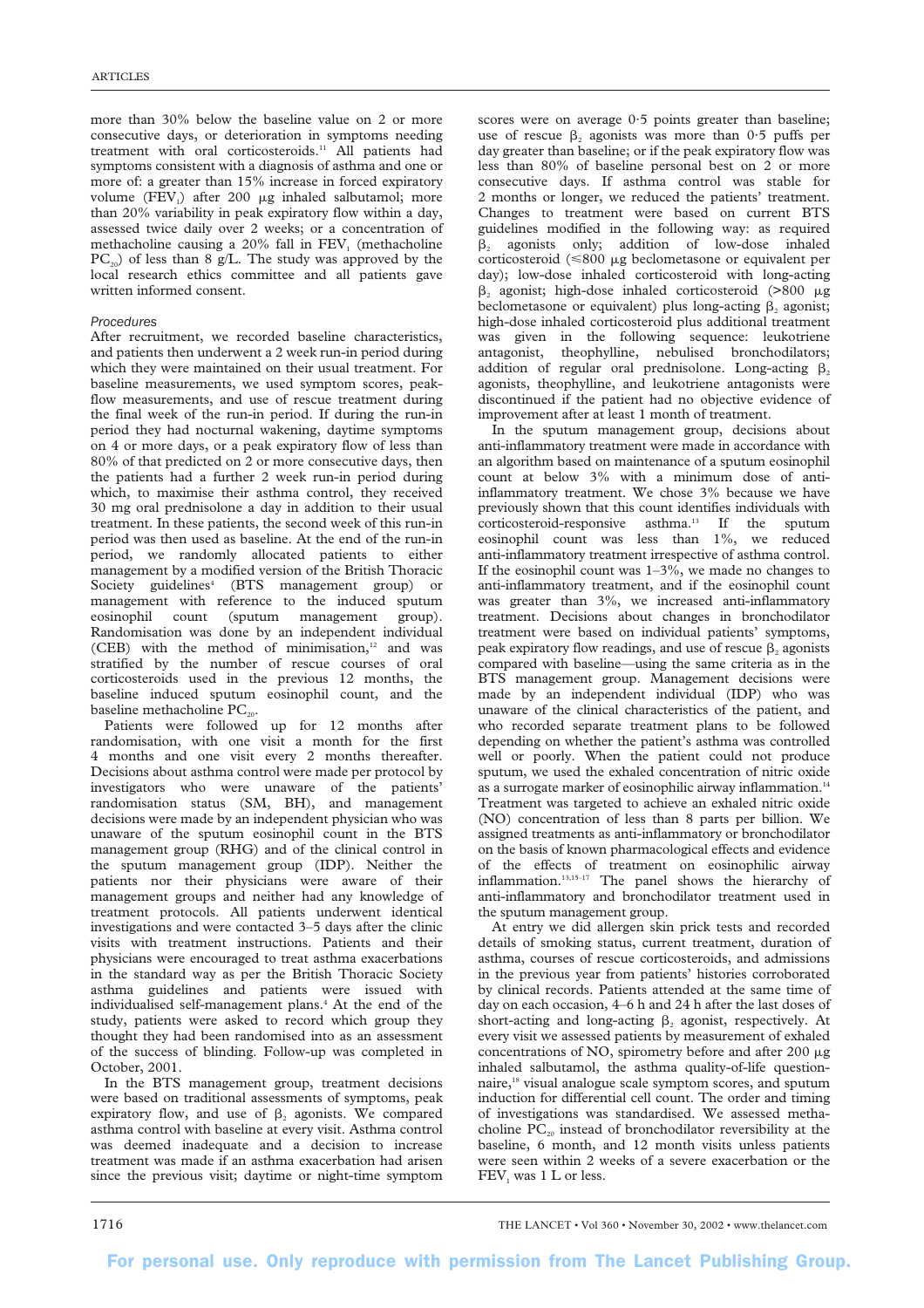## Treatment hierarchy for sputum management group

#### Anti-inflammatory treatment\*

- 1 Low-dose inhaled steroid: 100-200 µg beclometasone or equivalent, twice a day
- 2 Moderate-dose inhaled steroid: 200-400 µg beclometasone or equivalent, twice a day
- 3 High-dose inhaled steroid: 400–800 µg beclometasone or equivalent, twice a day
- 4 Higher-dose inhaled steroid: 1600 µg beclometasone or equivalent, twice a day
- 5 Higher-dose inhaled steroid:  $1600 \mu$ g beclometasone or equivalent, twice a day, plus leukotriene antagonist
- 6 Higher-dose inhaled steroid:  $1600 \mu$ g beclometasone or equivalent, twice a day, plus 30 mg oral prednisolone for 2 weeks
- 7 Higher-dose inhaled steroid: 1600 µg beclometasone or equivalent, twice a day, plus oral 30 mg prednisolone for 2 weeks followed by maintenance oral prednisolone titrated to sputum eosinophil count

## Bronchodilator treatment

- 1 Long-acting  $\beta_2$  agonist
- 2 Long-acting  $\beta_2$  agonist plus theophylline
- 3 Long-acting  $\beta_2$  agonist plus theophylline and nebulised bronchodilator

\*Patients with sputum eosinophils of 3–10% start with treatment 1 or 2; with sputum eosinophils 10–30% start with treatment 3 or 4; and with sputum eosinophils >30% start with treatment 5 or 6.

We did allergen skin prick tests to *Dermatophagoides pteronyssinus*, cat fur, grass pollen, and *Aspergillus fumigatus* solutions with normal saline and histamine controls (Alk-Abelló, Berkshire, UK). End-exhaled NO was measured with a chemiluminescence analyser (Logan Research, Rochester, UK) with patients exhaling at a flow rate of 250 mL/s from total lung capacity over 30–40 s. NO was sampled from a sidearm attached to the mouthpiece and the mean NO value was taken from the point corresponding to the plateau of the end-exhaled carbon dioxide reading.<sup>19</sup> Methacholine challenge testing was done with the tidal breathing method with doubling concentrations of methacholine (0·03–16·00 g/L) nebulised via a Wright nebuliser (Fisons Pharmaceuticals, Loughborough, UK).20 We recorded symptoms on 100 mm visual analogue scales from no symptom (0 mm) to the worst ever symptom (100 mm) for breathlessness, wheeze, and cough. The total visual analogue score (from 0–300 mm) was the sum of the three individual scores. Sputum was induced and processed as previously described.<sup>10</sup> A skilled observer (DP) who was unaware of the clinical characteristics of the patients did the cell counts within 4 days of the clinic visits. Patients completed daily diary cards throughout the study, and recorded daytime and night-time symptoms, twice a day before bronchodilator peak expiratory flow, drug use including rescue  $\beta_2$  agonist and oral prednisolone, days off work, and emergency care visits. Peak expiratory flow was recorded as the best of three successive readings using a Mini-Wright peak-flow meter (Clement Clarke International Ltd, Harlow, UK). Symptom scores ranged from 0 to 3 (for daytime symptoms: 0=none, 1=occasional symptoms, 2=symptoms most of the day, 3=asthma very bad, unable to do usual activities at all; for night-time symptoms 0=none, 1=awoke once due to asthma, 2=awoke 2–3 times due to asthma, 3=awake most of the night due to asthma). In both groups we assessed compliance with clinical impression, and tablet counting, prescription checking, weighing of inhalers, and monitoring of serum prednisolone or theophylline concentrations where there was any doubt.

#### *Statistical analysis*

A power calculation, based on our own observations of the frequency of exacerbations in a similar group of patients with asthma attending our clinics (mean exacerbations 3·2 [SD 2·1] per patient per year), showed that we needed 30 patients in each group to show a 50% reduction in severe exacerbations ( $\alpha=0.05$ ,  $\beta=0.2$ ). The primary outcomes were the number of severe asthma exacerbations and control of eosinophilic airway inflammation measured by the induced sputum eosinophil count. Secondary outcomes were exhaled NO concentrations, symptom scores, total asthma quality-of-life scores, peak flow amplitude as a proportion of the mean,  $FEV<sub>1</sub>$ , change from baseline of methacholine  $PC_{20}$ , drug use, and admissions for asthma. If patients withdrew because of poor asthma control, we analysed their data by intention to treat and extrapolated it for the 12-month follow-up period; we included data from patients who withdrew for other reasons until the time of withdrawal. We compared differences in severe asthma exacerbations with the Mann-Whitney *U* test and the daily doses of inhaled and oral corticosteroids by an independent *t* test. Additional treatments were not used by all patients, but when they were used, the dose was constant. Therefore, we compared proportions of patients receiving each type of additional treatment, the proportion having one or more exacerbations, and the proportion having an admission due to asthma with the  $\chi^2$  test. We used the independent *t* test to compare change from baseline in methacholine  $PC_{20}$ and the area under the curve between groups for all other variables over the 12 months. Post-hoc analyses of the between-group differences in the change from baseline in inhaled and oral corticosteroid doses in non-eosinophilic and eosinophilic subgroups was also done by an independent *t* test. Doses of inhaled corticosteroid have been expressed as beclometasone dose equivalents (with fluticasone considered to be twice as potent and budesonide equipotent). The overall cost of each management strategy was calculated with our estimates of the cost of sputum induction and processing (US\$24 per sample), the 2001 Unit Costs of Health and Social Care,<sup>21</sup> the Department of Health 2001 reference costs,<sup>22</sup> and the British National Formulary (September, 2001). We calculated the total costs for patients by the sum of the costs of hospital out-patient appointments, primary care visits, admissions, and drug use over the 12 months, with the addition of the costs of sputum induction and processing for patients in the sputum management group only. We then compared mean costs with an independent *t* test.<sup>23</sup> p values of less than  $0.05$  were judged significant. All data were analysed with SPSS for Windows (version 10.0).

#### *Role of the funding source*

The sponsor of the study had no role in study design, data collection, data analysis, data interpretation, or in the writing of the report.

## Results

We recruited 82 patients, of whom 74 were allocated to a management group; eight patients withdrew during the runin period and a further six patients withdrew during followup, leaving 34 patients in each group who completed the study (figure 1). No patient withdrew because of poor asthma control. The two treatment groups were matched at baseline for demographic and clinical features and similar numbers of patients in each group received an oral corticosteroid trial (table).

Sputum induction was successful in 552 of 632 attempts (87%). Assessed over the 12 months as the area under the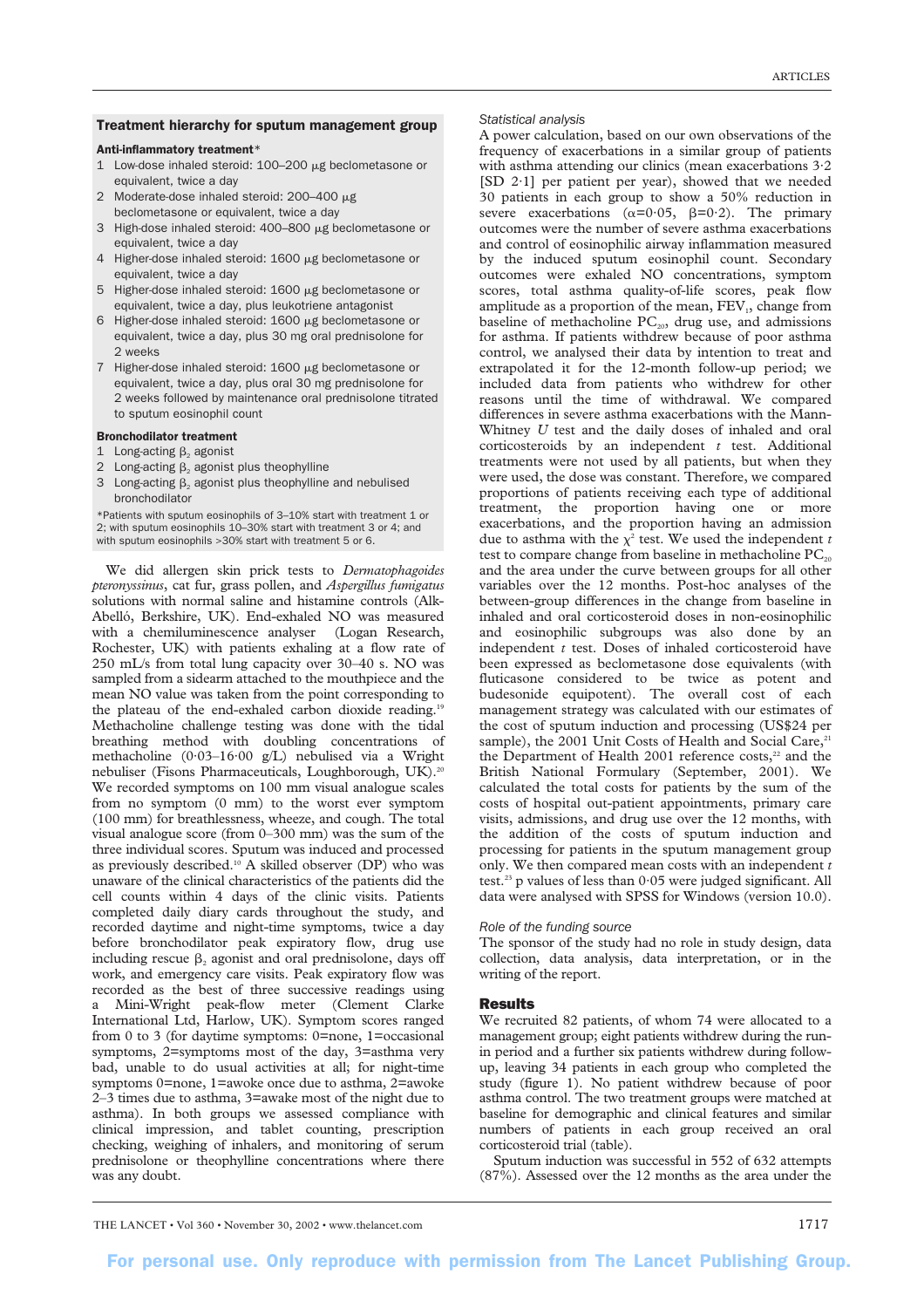

Figure 1: Trial profile

|                                                                 | <b>Sputum</b><br>management<br>$(n=37)$ | <b>BTS</b><br>management<br>$(n=37)$ |
|-----------------------------------------------------------------|-----------------------------------------|--------------------------------------|
| Demographic                                                     |                                         |                                      |
| Men                                                             | 19                                      | 21                                   |
| Age (median [range], years)                                     | 50 (19-73)                              | 47 (20-75)                           |
| Age at onset (median [range], years)                            | $36(1 - 67)$                            | $32(1 - 73)$                         |
| Atopic                                                          | 22                                      | 20                                   |
| Clinical                                                        |                                         |                                      |
| FEV <sub>1</sub> * (mean, SD)                                   | $73.4\% (21.3)$                         | $75.9\%$ (26.1)                      |
| FEV,/FVC ratio (mean [SD], %)                                   | $63.2\%$ (10.9)                         | $64.5\%$ (12.8)                      |
| Methacholine PC <sub>20</sub> (geometric<br>mean [log SD], g/L) | 0.8(0.7)                                | 0.7(0.8)                             |
| Sputum eosinophil count<br>(geometric mean [log SD], %)         | 2.4(0.7)                                | 2.0(1.0)                             |
| Sputum neutrophil count<br>(mean [SD], %                        | $49.2\%$ (31.6)                         | $44.8\%$ (28.6)                      |
| Exhaled NO (geometric mean,<br>[log SD], ppb)                   | 4.4(0.6)                                | 3.7(0.6)                             |
| Total VAS score (mean [SD],                                     |                                         |                                      |
| mm 0-300)                                                       | 97 (67)                                 | 85 (67)                              |
| Total AQLQ score (mean [SD], 1-7)                               | 5.1(1.2)                                | 5.2(1.2)                             |
| History                                                         |                                         |                                      |
| Rescue corticosteroid courses                                   | 2.1(2.4)                                | 2.0(3.0)                             |
| previous year (mean, SD)<br>Asthma admissions previous year     | 10                                      | 11                                   |
| (group total)                                                   |                                         |                                      |
| BTS treatment stage (median, range)                             | $4(1-5)$                                | $4(1-5)$                             |
| Dose inhaled steroid (mean [SD],                                | 1930 (1338)                             | 1680 (1216)                          |
| $\mu$ g/pt/day)                                                 |                                         |                                      |
| Refractory asthma                                               | 28                                      | 27                                   |
| Oral corticosteroid trial during run-in                         | 12                                      | 13                                   |
| Optimum control not achieved<br>despite steroid trial           | 5                                       | 4                                    |

Values are number of patients unless otherwise indicated. AQLQ=asthma quality-of-life questionnaire. \*% of predicted value.

Patients' baseline characteristics

curve, the sputum eosinophil count was 63% (95% CI  $24-100$ ;  $p=0.002$ ) lower in the sputum management group than in the BTS management group (figure 2). NO was also 48% (12–85; p=0·01) lower in the sputum management group (figure 2). We obtained methacholine  $PC_{20}$ measurements from 25 patients in the BTS management group and 28 patients in the sputum management group at baseline, 6 months, and 12 months. The change in methacholine  $PC_{20}$  was significantly better in the sputum management group at 6 months (doubling doses +1·0 *vs*  $-0.7$ , mean difference 1.6 [95% CI 0.2–3.1]; p=0.03) and 12 months  $(+0.2 \text{ vs } -1.3, \text{ mean difference } 1.5 [0.3-2.6];$  $p=0.015$ ) (figure 2).

The sputum management group had significantly fewer severe exacerbations compared with the BTS management group (35 *vs* 109 total exacerbations, respectively, p=0·01; figure 3) and fewer rescue courses of oral corticosteroids (24 *vs* 73, p=0·008), which were started by the patient or the primary care physician on 19 occasions in the sputum management group and 59 in the BTS management group. The total number of patients with one or more exacerbation was greater in the BTS management group than the sputum management group (26 of 37 patients *vs* 18 of 37 patients;



Figure 2: Changes in the induced sputum eosinophil count, exhaled nitric oxide, and provocation concentration of methacholine causing a 20% fall in  $FEV_1$  (methacholine  $PC_{20}$ ) Points are geometric mean (log SE).

1718 THE LANCET • Vol 360 • November 30, 2002 • www.thelancet.com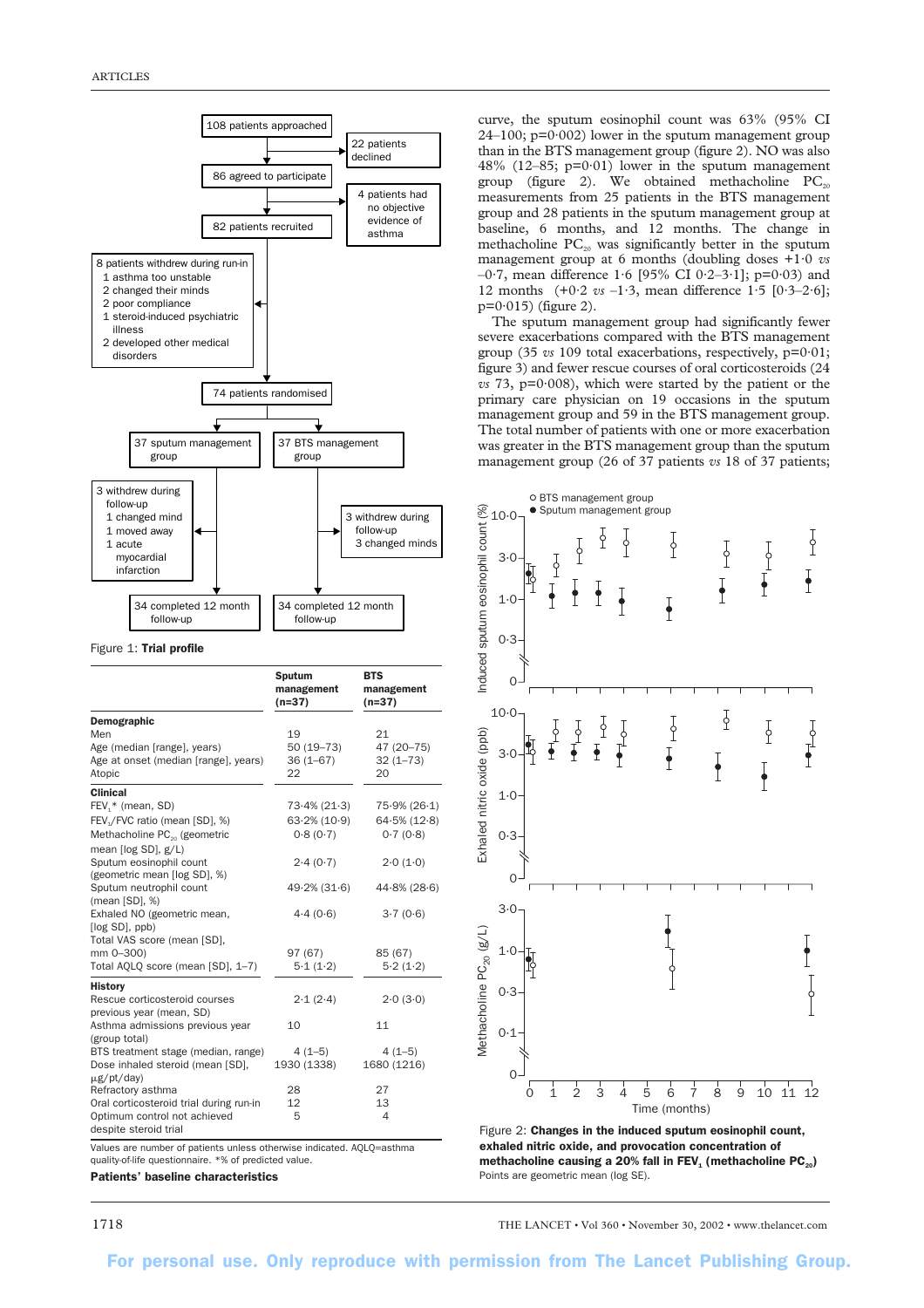

## Figure 3: Cumulative asthma exacerbations in the BTS management group and the sputum management group

p=0·058). Significantly fewer patients in the sputum management group were admitted because of exacerbations of asthma (one *vs* six; p=0·047).

Visual analogue symptom scores, total asthma quality of life scores, peak expiratory flow amplitude as a proportion of mean, FEV, after bronchodilator use, and use of rescue  $\beta_2$  agonists did not differ between the two groups (figure 4). Significantly fewer patients in the sputum management group than in the BTS management group received nebulised bronchodilators (four *vs* 11; p=0·043). The same number of patients in both groups were given long-acting -<sup>2</sup> agonists (12 *vs* 12; p=1·0), leukotriene antagonists (13 *vs* 15; p=0·63), and theophylline (12 *vs* 12; p=1·0). The mean dose of inhaled corticosteroids or oral prednisolone did not differ between groups (inhaled corticosteroids,  $1660 \mu$ g (SE 215) *vs* 1705 μg (189) per patient per day, p=0·88; prednisolone, 2·6 mg (0·6) *vs* 3·0 mg (0·8) per patient per day,  $p=0.69$ ).

13 patients in the sputum management group and 11 in the BTS management group had a geometric mean sputum eosinophil count across the 12 months that was within the normal range (<1·9%). In subgroup analysis of these patients with non-eosinophilic inflammation, management by sputum guidelines resulted in a  $961 \mu$ g per patient per day reduction in the inhaled corticosteroid dose at the end of the study compared with baseline, whereas in the BTS management group, inhaled corticosteroids were increased by 464  $\mu$ g per patient per day (mean difference 1425  $\mu$ g [95% CI 529–2329] per patient per day; p=0·001). The number of exacerbations and the change in  $PC_{20}$  did not differ between these subgroups  $(p=0.47$  and  $p=0.20$ , respectively).

When asked to document which randomisation group they thought they had been assigned to, 54% of patients recorded "don't know", 28% of patients selected the correct group, and 18% were incorrect. The proportion of responses was similar between the two groups.

The estimated yearly mean cost per patient was US\$3082 (SE 259) for the BTS management group and \$2768 (188) for the sputum management group  $(p=0.30)$ 

## Discussion

Severe exacerbations of asthma needing courses of oral corticosteroids or admission are the most serious manifestation of this disease. They lead to asthma deaths, patient morbidity, and a high cost to the health service in



Figure 4: Changes in visual analogue symptom scores (VAS), asthma quality-of-life questionnaire (AQLQ), use of rescue  $\beta_2$  agonists, and lung function Points are mean (SE).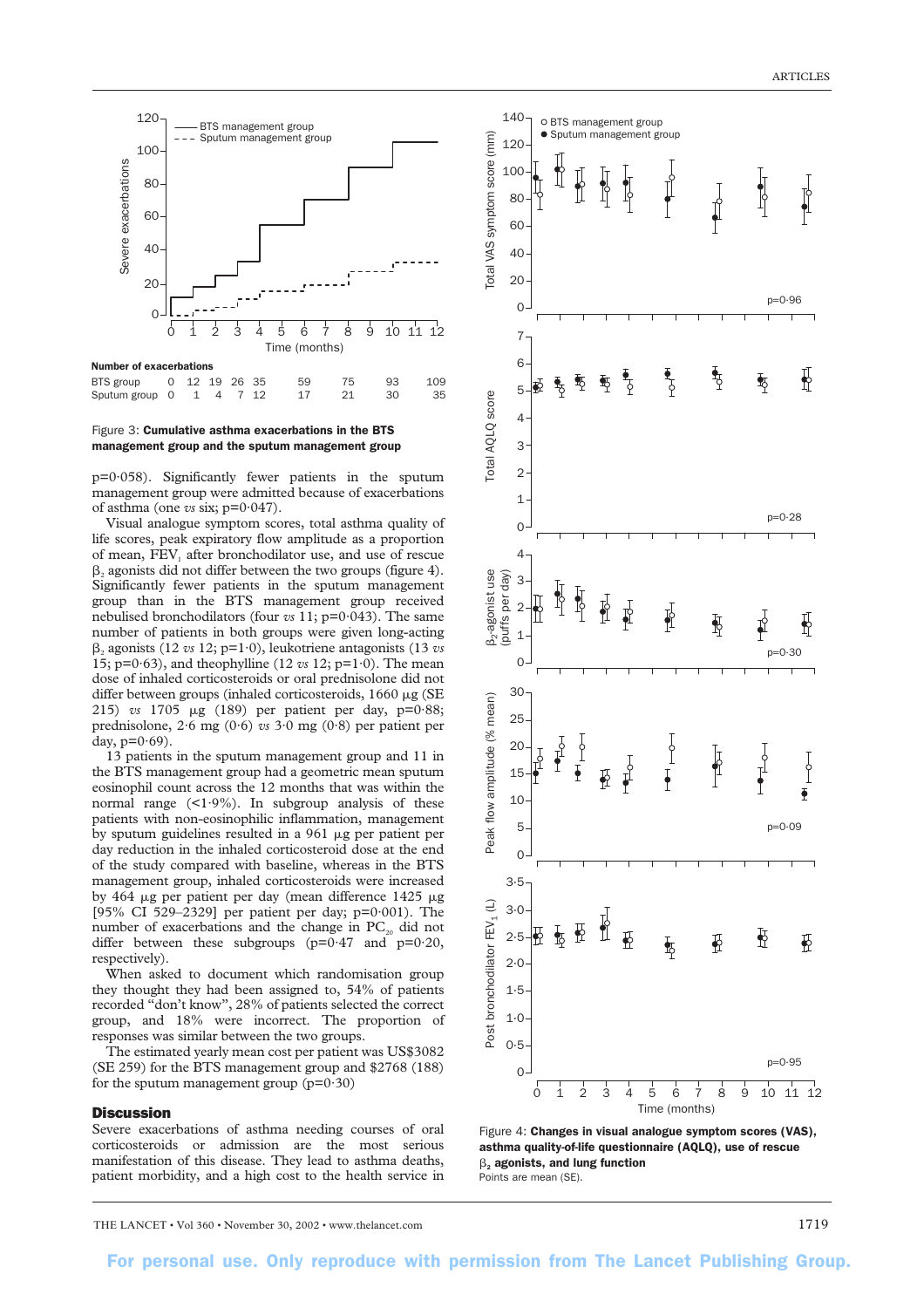terms of doctor consultations, drug use, and hospital beds.<sup>24</sup> Our results show that a strategy directed at maintenance of a normal airway eosinophilic count caused a large reduction in the number of severe exacerbations in a group of patients with moderate to severe asthma attending our outpatient clinic compared with traditional management based on the BTS guidelines. We believe such an effect has implications for management of asthma in that it strongly supports the view that airway inflammation should be monitored regularly for optimum treatment of this group of patients.

Our results also lend support to a central role for eosinophils in the pathogenesis of asthma. The idea that eosinophils are important proinflammatory cells in asthma has not been supported by results of a study<sup>7</sup> in which human monoclonal antibodies to interleukin 5 reduced sputum eosinophilia after allergen challenge, but had no effect on the early or late fall in FEV<sub>1</sub> or on airway responsiveness. In addition, airway eosinophilia can be dissociated from airway responsiveness and variable airflow obstruction in asthma.5 Airway hyper-responsiveness is more closely associated with mast-cell infiltration of the airway smooth muscle than with presence of eosinophils, basement membrane thickening, and activated Th2 cells in the airway submucosa.25 However, the pathophysiology of severe asthma exacerbations is complex and includes mucosal oedema, mucous hypersecretion, and decrease of the lumen of the bronchi by impaction with cellular debris as well as smooth muscle contraction.<sup>26</sup> Our results lend support to a crucial role for eosinophils in this process by showing that a reduction in eosinophils after use of glucocorticoids prevented exacerbations. Although such an association is not proof of cause and the effect could be mediated through another corticosteroid-sensitive mechanism, our findings suggest that eosinophilic airway inflammation is a more valid surrogate marker of exacerbation frequency than are the other outcome measures assessed in this study. A key question is whether antibodies to interleukin 5, which has a more specific effect on eosinophilic inflammation, is able to reduce the number of severe exacerbations.

airway inflammation and airway responsiveness tended to increase in the traditional management group and post bronchodilator FEV<sub>1</sub> measurements after bronchodilator use declined in both groups, presumably reflecting regression towards the mean and the effects of the oral corticosteroid trial during the runin period on early measurements. This effect was not seen with symptoms, use of  $\beta_2$  agonists, and variability in peak flow. Moreover, the improvement in eosinophilic airway inflammation and exacerbation frequency in the sputum management group was not associated with improvements in these traditional markers of asthma control. These observations lend further support to the idea that the mechanisms causing exacerbations and eosinophilic airway inflammation can be dissociated from those that underlie symptoms and variable airflow obstruction. That higher doses of inhaled steroids are more effective in controlling exacerbations but less effective at controlling symptoms and peak flow variability compared with addition of long-acting  $\beta_2$  agonists<sup>11</sup> is consistent with this view. This apparent disassociation between control of inflammation, exacerbations, and symptoms or variable airflow obstruction has important implications for management of asthma, suggesting, for example, that a traditional approach in which a new treatment is discontinued if the patient's symptoms or peak expiratory flow do not improve needs to be reconsidered.

Our definition of an exacerbation was based on the definition of severe exacerbations used in the FACET study.11 We noted more exacerbations in our study than did the investigators of the FACET study, probably because our patients had more severe disease and because we did not exclude patients who had frequent exacerbations. The increased frequency of exacerbations could also have been due to misclassification of periods of poor asthma control. Reddel and colleagues<sup>27</sup> have suggested that periods of poor asthma control can be distinguished from exacerbations because they are associated with increased symptoms, increased variability in peak expiratory flow, and increased response to  $\beta_2$  agonists. We doubt that the improved outcome seen in the sputum management group resulted from reductions in periods of poor asthma control rather than exacerbations since control of symptoms and variability in peak expiratory flow did not differ between the two groups.

That control of eosinophilic airway inflammation and exacerbations was greater in the sputum management group than in the BTS management group without any increase in overall treatment could have been because treatment was reduced more quickly in this group. However, in an exploratory post-hoc analysis, several patients had a sputum eosinophil count that was mostly within the normal range throughout the study. In these patients, the dose of corticosteroids was greatly reduced in the sputum management group without evidence of deterioration in control. By contrast, in patients with eosinophilic inflammation, the doses of inhaled and oral corticosteroids were increased in both treatment groups, although the doses were probably increased before exacerbations started in the sputum management group and in response to exacerbations in the BTS management group. Thus, monitoring of airway inflammation allowed treatment to be targeted and used more efficiently. We have previously identified a group of patients without a sputum eosinophilia but with symptomatic asthma and have associated the absence of sputum eosinophils with a poor response to short-term treatment with inhaled corticosteroids.<sup>13</sup> Our results provide some support for the presence of an asthma phenotype that is non-eosinophilic and resistant to corticosteroids, and provide new evidence that it is stable in the long term.

The sputum management protocol resulted in improved airway responsiveness at 6 months and 12 months. Results of the AMPUL study<sup>28</sup> showed that an asthma management strategy targeted to improve airway responsiveness results in reduced asthma exacerbations when compared with traditional management. The improved outcome seen in this study could have been due to improvement in eosinophilic airway inflammation since the active management group received significantly higher doses of inhaled corticosteroids and had improved bronchoscopic measures of airway inflammation at the end of the study compared with those in the control management group. However, we cannot exclude the possibility that a treatment strategy that targets both airway responsiveness and eosinophilic inflammation could achieve even better results.

Our study had several limitations. First, we could not do this study in a true double-blind fashion. However, management decisions were made strictly in accordance with the protocol and without knowledge of the sputum eosinophil count in the BTS management group or of clinical control in the sputum management group. Furthermore, courses of rescue corticosteroids (accounting for two-thirds of asthma exacerbations) were almost always started by the patients or their physician, who were unaware of the randomisation status, so bias from non-blinding probably did not have an important effect on our results. Second, the protocol for the sputum management group